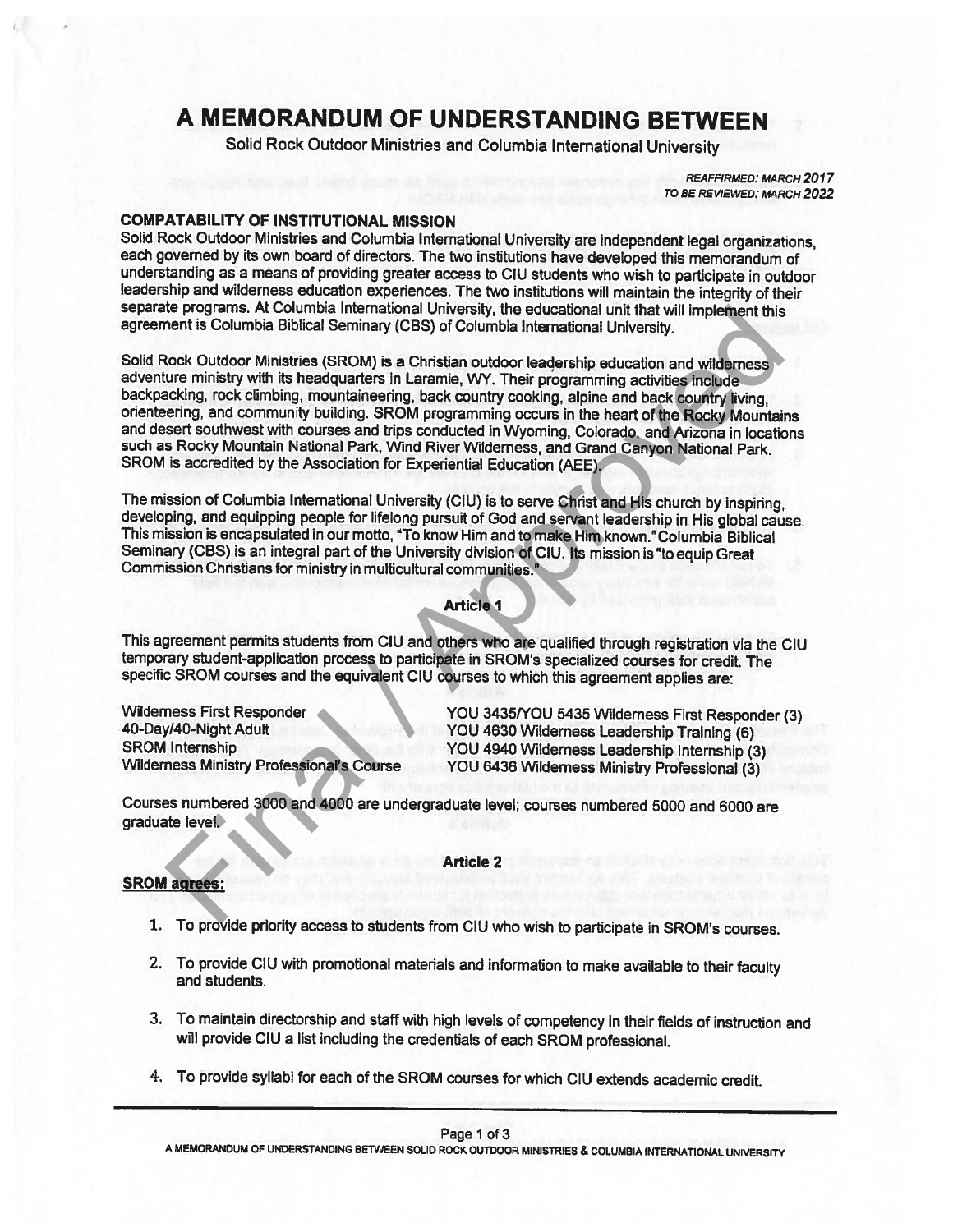- 5. To charge students receiving credit from CIU the same rates as other SROM students for room, board, fees and equipment as established by SROM.
- 6. To receive directly any expenses beyond tuition such as: room, board, fees, and equipmentrental unless other arrangements are made with SROM.
- 7. To refund to any CIU student who terminates his/her enrollment before completion of the course the amount that pertains to SROM fees, equipment, and other costs according to their policies of refund.

#### Article 3

# CIU agrees:

- 1. To inform their students of the opportunity to study at SROM,
- 2. To determine the areas for which academic credit will be provided for each course offered at SROM and the amount of credits.
- 3. To permit CIU students and others who are qualified through via the CIU temporary studentapplication process to register at CIU for the courses identified above and to award academic credit to those students who complete the courses.
- 4. To charge and collect <sup>a</sup> recording fee of \$300 per course from each student attending SROM.
- 5. To require each student taking <sup>a</sup> course from SROM to sign <sup>a</sup> waiver declaring that CIU will not be held liable for any injury, grievance, legal issues, or liabilities associated with the field supervision staff (provided by SROM),
- 6. To apply the policies of CIU that relate to fee refunds in the event that <sup>a</sup> student terminates hislher enrollment before completing of the course.

# Article 4

The Executive Director of Solid Rock Outdoor Ministries and the Provost of Columbia International University will each appoint an individual to serve as liaison with the other organization. The respective liaisons will coordinate all communication, screening and enrollment of students, faculty advising, and academic record keeping appropriate to maintaining this agreement. The inform their students of the opportunity to study at SROM.<br>To inform their students of the opportunity to study at SROM.<br>To determine the areas for which academic credit will be provided for each course differed a<br>SROM

## Article 5

This document does not establish an academic partnership but an articulation agreemen<sup>t</sup> for the benefit of qualified students. This agreemen<sup>t</sup> shall be reviewed annually and may be cancelled at any time by either organization with appropriate protection for students enrolled in any <sup>g</sup>iven semester. The agreemen<sup>t</sup> may also be amended with the consent of both organizations.